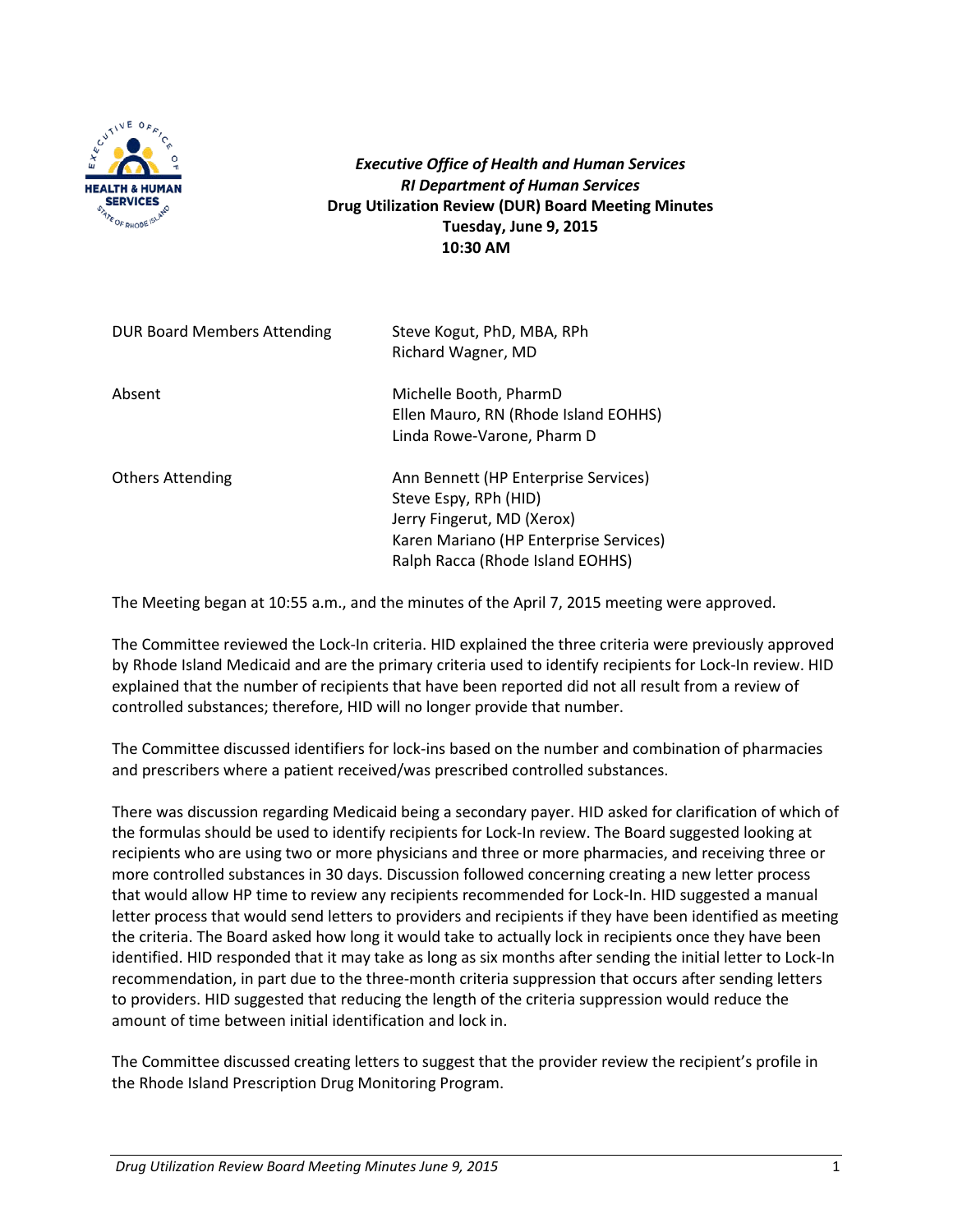The Committee asked HID to provide a comparison of the utilization of short-acting analgesics between Rhode Island and other states. The comparison should be based on percent of population.

The Committee discussed incentivizing pharmacies for agreeing to provide prescriptions to Lock-In patients. The incentive would be based on counseling and medication review, similar to the Medication Therapy Monitoring Program. This process may include tracking the effectiveness of monitoring the Lock-In patient, if it would result in reduction of the utilization of controlled substances.

The Committee reviewed a table of patients identified as receiving buprenorphine and an opiate in the same month from October 2014 through March 2015.The table identified the recipient, month of service, name of the opiate, quantity, and days' supply. Those opiates that were prescribed by the same physician who prescribed the buprenorphine were noted. In reviewing the table, one patient was identified in three different months, and one recipient was identified in two separate months.

The Committee reviewed a summary of the use of antipsychotics in the first quarter of 2015. There were 1,035 recipients who received antipsychotics; of those recipients, 228 were under 18 years old. The Board discussed that those recipients under 18 years old and receiving an antipsychotic are of a unique population.

HID presented seven recipients under the FDA-indicated age who received an antipsychotic in the first quarter of 2015. The information included the patient's age, name and strength of the antipsychotics, quantity, and diagnosis correlated to the antipsychotic prescribed. Discussion followed regarding submitting diagnoses within the new DSM-5. There was also discussion about sending letters to prescribers when the diagnosis presented is not considered a chronic psychotic disorder and about the prescribing physician's specialty. HID stated that, moving forward, the prescriber specialty will be included in the table for antipsychotics prescribed to patients under the label age.

The Committee reviewed a report that indicated 182 recipients under the age of 18 years received a 180-day supply or more of antipsychotics in 2014. Seventy-six of those recipients received a 360-day supply or more of an antipsychotic. HID presented the number of recipients broken down by a range of days' supply, including three recipients with a days' supply greater than 1,000. The largest days' supply was 1,380. The same slide presented a one-month drug history for the recipient with the 1,380-day supply. The recipient received prescriptions for five antipsychotics for a total days' supply of 150 in one month. The diagnosis associated with the patient was also displayed. Discussion followed concerning not just the days' supply, but also the number of antipsychotics being prescribed to recipients. The DUR Committee asked HID to present the utilization of a long-acting injectable antipsychotic with any other antipsychotic.

HID presented the results of a criteria that identifies recipients under the age of 18 years being prescribed a psycho stimulant and also an atypical antipsychotic without an indication for the antipsychotic. During the April DUR cycle, 30 recipients met the criteria, and HID sent education letters to 35 prescribers. There were 12 responses (34%). Six responders thought the benefits outweighed the risks, two responders indicated they tried to modify therapy but the recipient was not cooperative, three responders stated they have an appointment to discuss therapy, and one responder stated awareness and was monitoring the patient. The DUR Committee asked the HID to present the number of recipients over the age of 18 who are receiving both an antipsychotic and a psycho stimulant.